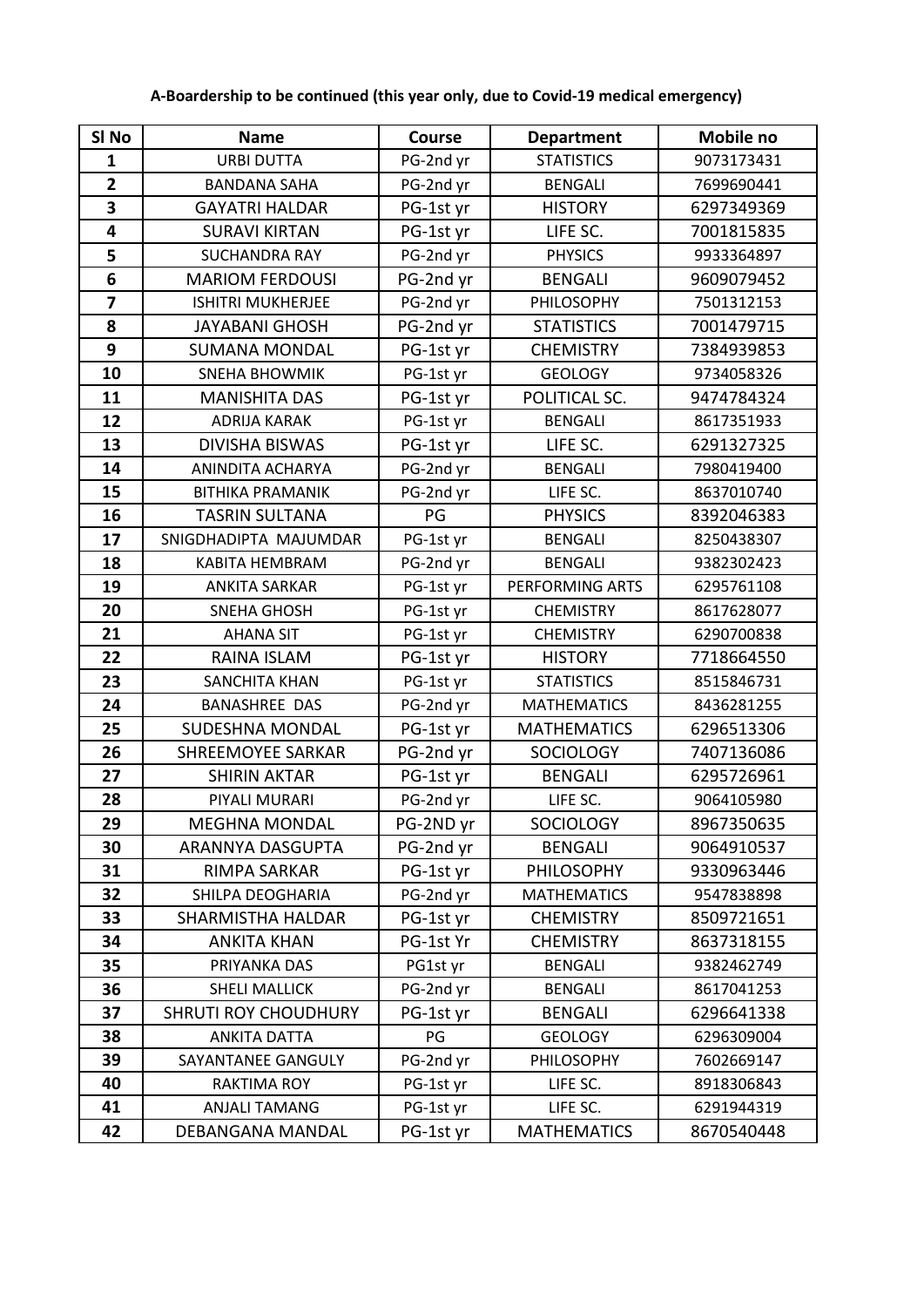| $\mathbf{1}$   | <b>RESHMI PARVIN</b>       | PhD       | PHILOSOPHY           | 9064349257 |
|----------------|----------------------------|-----------|----------------------|------------|
| $\overline{2}$ | <b>SOMA MAHATA</b>         | PhD       | <b>CHEMISTRY</b>     | 8918524858 |
| 3              | <b>BRATABANI TAGORE</b>    | PHD       | <b>BENGALI</b>       | 8910765584 |
| 4              | <b>NORZIN DONKA BHUTIA</b> | UG-2nd yr | PHILOSOPHY           | 6294953095 |
| 5              | PRATIKSHA GHATAK           | UG-2nd yr | <b>MATHEMATICS</b>   | 7076061460 |
| 6              | <b>TANUSHREE PAUL</b>      | PG-1st yr | <b>ECONOMICS</b>     | 8145924468 |
| 7              | PEMA CHODEN SHERPA         | UG-1st yr | <b>HISTORY</b>       | 9732259145 |
| 8              | <b>SANGITA CHOUDHURY</b>   | UG-1st yr | <b>GEOGRAPHY</b>     | 7029204971 |
| 9              | <b>ANKIT LEPCHA</b>        | UG-1st yr | <b>SOCIOLOGY</b>     | 7063109782 |
| 10             | <b>ASWINI TAMANG</b>       | UG-1st yr | PHILOSOPHY           | 6296953398 |
| 11             | SHREJAL MOKTAN             | UG-1st yr | LIFE SC.             | 9593279139 |
| 12             | <b>SUMEDHA RAI</b>         | UG-1st yr | <b>SOCIOLOGY</b>     | 8101123045 |
| 13             | <b>AAROHI LAMA</b>         | UG-2nd yr | POLITICAL SC.        | 6295539645 |
| 14             | <b>ANJALI JAISWAL</b>      | UG-2nd yr | <b>HISTORY</b>       | 8927291890 |
| 15             | <b>SANDRA JAISON</b>       | PG-1st yr | <b>PHYSICS</b>       | 8592918045 |
| 16             | <b>NAHID PARWEEN</b>       | PG-1st yr | POLITICAL SC.        | 9382864313 |
| 17             | <b>KAZI TANVI</b>          | PG-2nd yr | <b>STATISTICS</b>    | 6294423621 |
| 18             | <b>RISHIKA RAI</b>         | UG-2nd yr | POLITICAL SC.        | 8436509905 |
| 19             | <b>TANIA SULTANA</b>       | UG-2nd yr | <b>ENGLISH</b>       | 6294605107 |
| 20             | SANJUKTA DAWN              | UG-2nd yr | <b>GEOGRAPHY</b>     | 7407265812 |
| 21             | <b>MADHU PRASAD</b>        | PG-2nd yr | <b>HINDI</b>         | 9382196904 |
| 22             | PAYAL SHAW                 | PG-2nd yr | <b>HINDI</b>         | 6297971068 |
| 23             | PENZOLA SHERPA             | UG-2nd yr | <b>HISTORY</b>       | 8945522347 |
| 24             | <b>AISHI BISWAS</b>        | PG-1st yr | <b>BIOTECHNOLOGY</b> | 9382534093 |
| 25             | <b>MANASI CHAR</b>         | PG-1st yr | <b>GEOLOGY</b>       | 6295968889 |
| 26             | <b>BIDISHA KHONARY</b>     | UG-2ndyr  | <b>BENGALI</b>       | 9382611924 |
| 27             | <b>SHIBIKA DUBEY</b>       | UG-1st yr | <b>GEOGRAPHY</b>     | 9609485627 |
| 28             | PARAMITA DAS               | UG-1st yr | <b>CHEMISTRY</b>     | 9883863247 |
| 29             | <b>BIPASA RAKSHIT</b>      | UG-2ndyr  | <b>BENGALI</b>       | 9883418935 |
| 30             | <b>AANCHAL RAI</b>         | UG-1st yr | POLITICAL SC.        | 6296464784 |
| 31             | <b>MOULI MUKHERJEE</b>     | UG-1st yr | <b>HINDI</b>         | 8972033202 |
| 32             | TAMANNA HASSAN             | UG-2nd yr | LIFE SC.             | 7718185727 |
| 33             | <b>MAYURI GANGULY</b>      | PG-1st yr | <b>GEOGRAPHY</b>     | 7076123414 |
| 34             | ANUSUYA BANERJEE           | PG        | <b>GEOGRAPHY</b>     | 6296883072 |
| 35             | <b>JAYETA SAHA</b>         | UG-2nd yr | <b>ENGLISH</b>       | 8392063206 |
| 36             | <b>SUKRITI PAL</b>         | UG-2nd yr | LIFE SC.             | 7363090367 |
| 37             | SRABANTI DUTTA             | UG-2nd yr | <b>ENGLISH</b>       | 9832102956 |
| 38             | <b>DISHARI</b>             | UG-1st yr | LIFE SC.             | 9339425007 |
| 39             | <b>SUJANA FARNAZ</b>       | UG-2nd yr | LIFE SC.             | 8918407536 |
| 40             | SARMIN RAHMAN              | UG-1st yr | POLITICAL SC.        | 8723961654 |
| 41             | RIANITA MONDAL             | PG-1st yr | LIFE SC.             | 8972651771 |
| 42             | SHAHANAZ SULTANA           | UG-1st yr | <b>PHYSICS</b>       | 9641822990 |
| 43             | <b>BRAMHI DEY</b>          | PG        | <b>HISTORY</b>       | 7029973935 |
| 44             | <b>AHANA SAIN</b>          | UG-1st yr | <b>SOCIOLOGY</b>     | 7363919833 |

## **B -New Admission (list has been prepared as per the income certificate (low to high), GPA (≥5.0) and distance (≥60 KM), other than PhD candidates)**